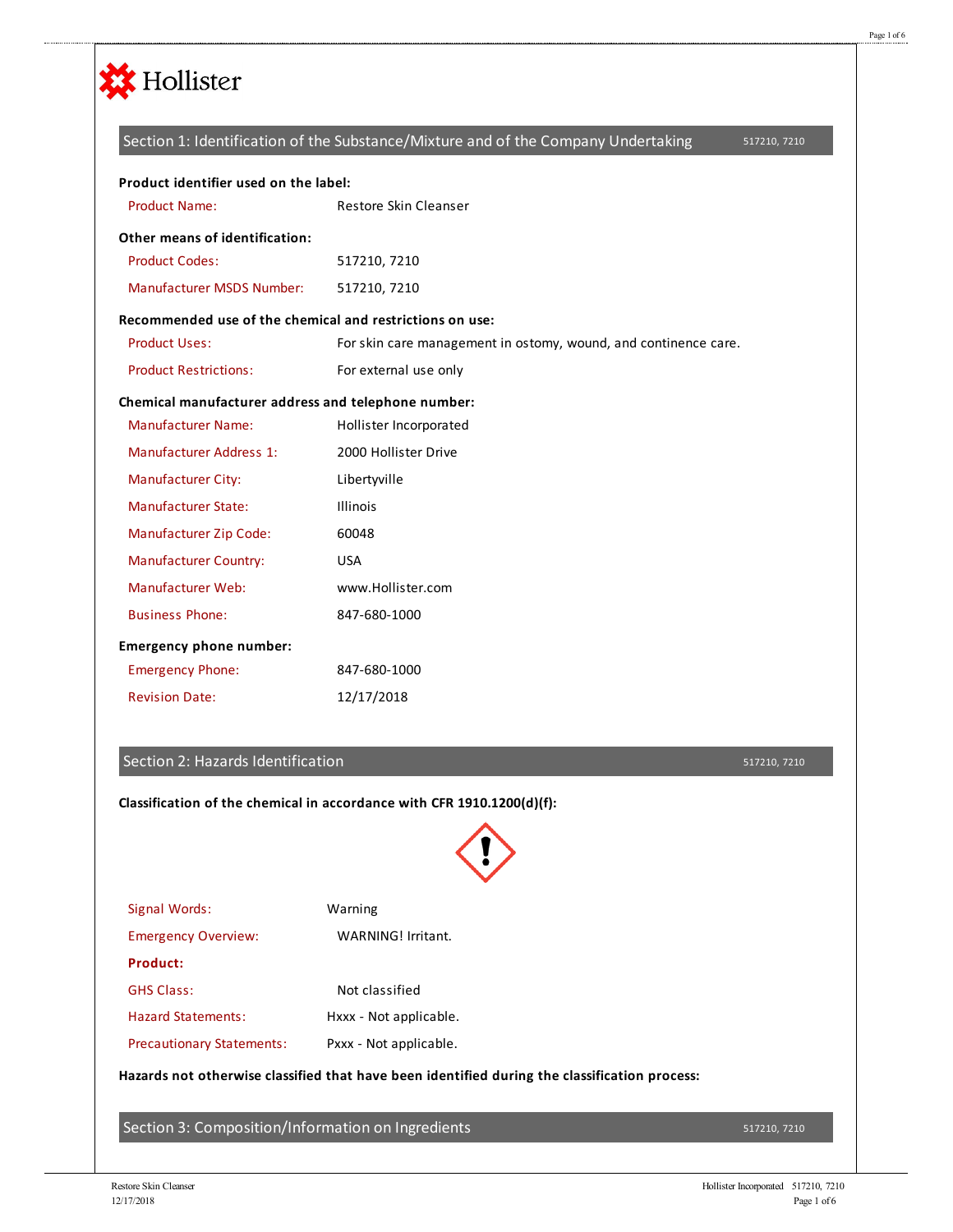| <b>Mixtures:</b>       |            |                           |                  |          |  |  |
|------------------------|------------|---------------------------|------------------|----------|--|--|
| <b>Ingredient Name</b> | CAS Number | <b>Ingredient Percent</b> | <b>EC Number</b> | Comments |  |  |
| Citric Acid            | 77-92-9    | 1 - 5% by weight          | 201-069-1        |          |  |  |
| 2-phenoxyethanol       | 122-99-6   | $0.1 - 1\%$ by weight     | 204-589-7        |          |  |  |
| Propylene glycol       | 63625-56-9 | 1 - 5% by weight          | 226-775-7        |          |  |  |
| Polysorbate 20         | 9005-65-6  | 5 - 10 % by weight        | 500-019-9        |          |  |  |
| Non hazardous          | No data    | 75 - 80 % by weight       |                  |          |  |  |

# Section 4: First Aid Measures

517210, 7210

| Description of necessary measures: |                                                                                                                                                                                                  |  |  |  |
|------------------------------------|--------------------------------------------------------------------------------------------------------------------------------------------------------------------------------------------------|--|--|--|
| Eye Contact:                       | IF IN EYES: Rinse cautiously with water for several minutes. Remove contact<br>lenses, if present and easy to do. Continue rinsing, if eye irritation persists. Get<br>medical advice/attention. |  |  |  |
| Skin Contact:                      | No effects anticipated. If symptoms develop, Wash skin with soap and plenty of<br>water.<br>Get medical attention, if irritation develops or persists.                                           |  |  |  |
| Inhalation:                        | No effects anticipated. If symptoms persist, call a physician.                                                                                                                                   |  |  |  |
| Ingestion:                         | If swallowed, do NOT induce vomiting. Call a physician or poison control center<br>immediately. Never give anything by mouth to an unconscious person.                                           |  |  |  |

# **Most important symptoms/effects, acute and delayed:**

**Indication of immediate medical attention and special treatment needed**

Note To Physicians: None.

| Section 5: Firefighting Measures |
|----------------------------------|
|----------------------------------|

#### **Suitable and unsuitable extinguishing media**

Extinguishing Media: Use dry chemical or foam when fighting fires involving this material. Water mist may be used to cool closed containers.

### **Specific hazards arising from the chemical**

#### **Special protective equipment and precautions for fire-fighters**

| Fire Fighting Instructions:  | Evacuate area of unprotected personnel. Use cold water spray to cool fire exposed<br>containers to minimize risk of rupture. Do not enter confined fire space without full<br>protective gear. If possible, contain fire run-off water. |
|------------------------------|-----------------------------------------------------------------------------------------------------------------------------------------------------------------------------------------------------------------------------------------|
| <b>Protective Equipment:</b> | As in any fire, wear Self-Contained Breathing Apparatus (SCBA), MSHA/NIOSH<br>(approved or equivalent) and full protective gear.                                                                                                        |
| <b>NFPA Health:</b>          |                                                                                                                                                                                                                                         |
| <b>NFPA Fire:</b>            |                                                                                                                                                                                                                                         |
| <b>NFPA Reactivity:</b>      | 0                                                                                                                                                                                                                                       |

# Section 6: Accidental Release Measures

517210, 7210

517210, 7210

|                                                       | Personal precautions, protective equipment and emergency procedures                                             |
|-------------------------------------------------------|-----------------------------------------------------------------------------------------------------------------|
| <b>Personnel Precautions:</b>                         | For large spills: Evacuate area and keep unnecessary and unprotected personnel<br>from entering the spill area. |
| Methods and materials for containment and cleaning up |                                                                                                                 |
| <b>Methods for Containment:</b>                       | For large spills: Contain spills with an inert absorbent material such as soil, sand or<br>oil dry.             |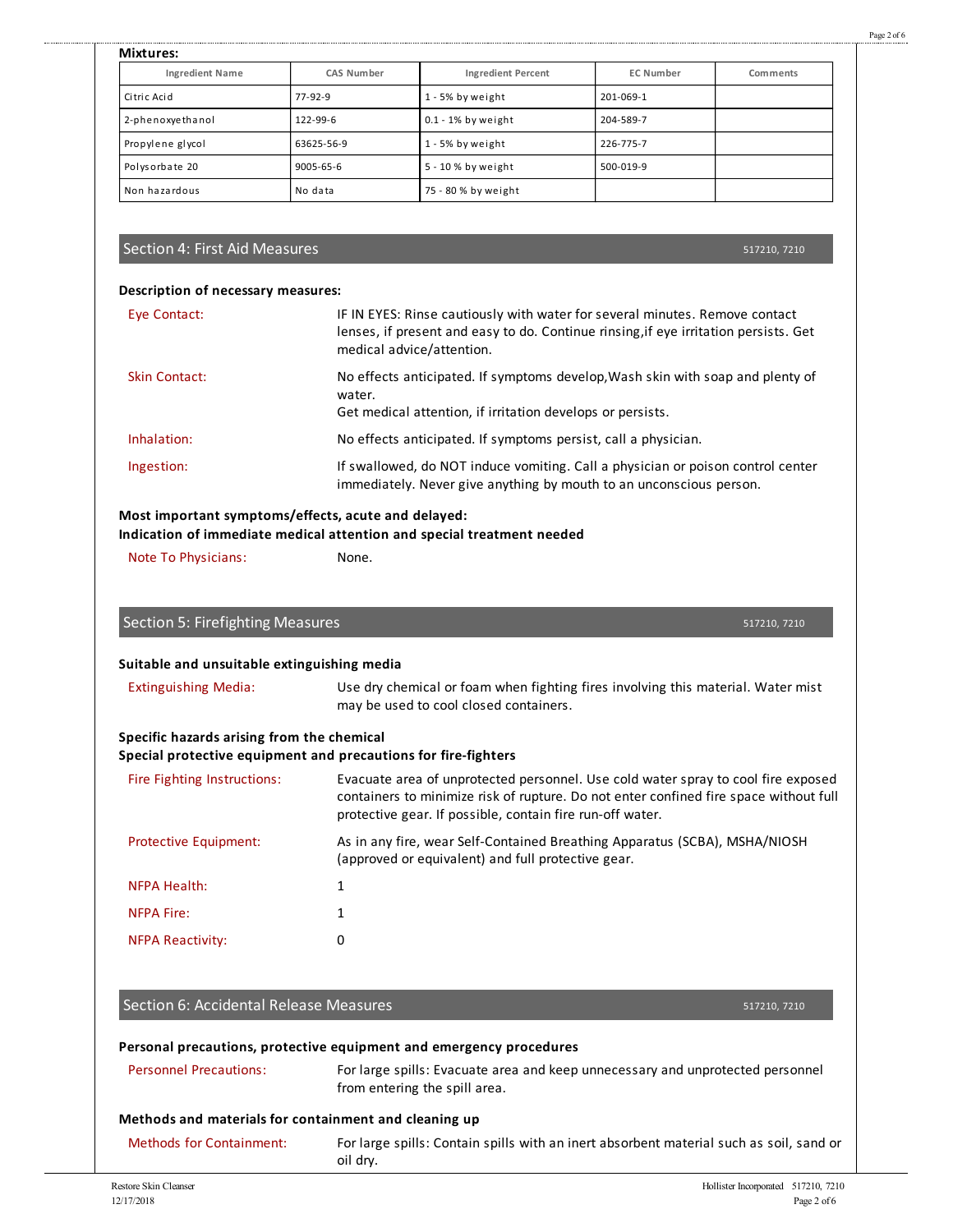| Methods for Cleanup:                                         | For large spills: Place into a suitable container for disposal.                                                                                                                                                                                                                                                                                                                                                                                                                                                                                                                                                                                      |
|--------------------------------------------------------------|------------------------------------------------------------------------------------------------------------------------------------------------------------------------------------------------------------------------------------------------------------------------------------------------------------------------------------------------------------------------------------------------------------------------------------------------------------------------------------------------------------------------------------------------------------------------------------------------------------------------------------------------------|
| <b>Environmental precautions</b>                             |                                                                                                                                                                                                                                                                                                                                                                                                                                                                                                                                                                                                                                                      |
| <b>Environmental Precautions:</b>                            | For large spills: Avoid runoff into storm sewers, ditches, and waterways.                                                                                                                                                                                                                                                                                                                                                                                                                                                                                                                                                                            |
| Section 7: Handling and Storage                              | 517210, 7210                                                                                                                                                                                                                                                                                                                                                                                                                                                                                                                                                                                                                                         |
| <b>Precautions for safe handling</b>                         |                                                                                                                                                                                                                                                                                                                                                                                                                                                                                                                                                                                                                                                      |
| Handling:                                                    | Use with adequate ventilation. Avoid breathing vapor, aerosol or mist.                                                                                                                                                                                                                                                                                                                                                                                                                                                                                                                                                                               |
| <b>Special Handling:</b>                                     | Do not re-use empty containers.                                                                                                                                                                                                                                                                                                                                                                                                                                                                                                                                                                                                                      |
| <b>Hygiene Practices:</b>                                    | Wash thoroughly after handling. Avoid contact with eyes.                                                                                                                                                                                                                                                                                                                                                                                                                                                                                                                                                                                             |
| Conditions for safe storage, including any incompatibilities |                                                                                                                                                                                                                                                                                                                                                                                                                                                                                                                                                                                                                                                      |
| Storage:                                                     | Store in a cool, dry, well ventilated area away from sources of heat and<br>incompatible materials. Keep container tightly closed when not in use.                                                                                                                                                                                                                                                                                                                                                                                                                                                                                                   |
| Section 8: Exposure Controls/Personal Protection             | 517210, 7210                                                                                                                                                                                                                                                                                                                                                                                                                                                                                                                                                                                                                                         |
| <b>Exposure Guidelines</b>                                   |                                                                                                                                                                                                                                                                                                                                                                                                                                                                                                                                                                                                                                                      |
| <b>Exposure limit:</b>                                       | Guideline ACGIH: Not established.<br>Guideline OSHA: Not established.                                                                                                                                                                                                                                                                                                                                                                                                                                                                                                                                                                                |
| Appropriate engineering controls                             |                                                                                                                                                                                                                                                                                                                                                                                                                                                                                                                                                                                                                                                      |
| <b>Engineering Controls:</b>                                 | No special protective equipment required under normal conditions of use. Use<br>appropriate engineering control such as process enclosures, local exhaust<br>ventilation, or other engineering controls to control airborne levels below<br>recommended exposure limits. Good general ventilation should be sufficient to<br>control airborne levels. Where such systems are not effective wear suitable<br>personal protective equipment, which performs satisfactorily and meets OSHA or<br>other recognized standards. Consult with local procedures for selection, training,<br>inspection and maintenance of the personal protective equipment. |
| Individual protection measures                               |                                                                                                                                                                                                                                                                                                                                                                                                                                                                                                                                                                                                                                                      |
| <b>Eye Protection:</b>                                       | No special protective equipment required under normal conditions of use. If<br>splashes are likely to occur, wear chemical splash goggles.                                                                                                                                                                                                                                                                                                                                                                                                                                                                                                           |
| <b>Face Protection:</b>                                      | No special protective equipment required under normal conditions of use. If<br>splashes are likely to occur, wear chemical splash goggles.                                                                                                                                                                                                                                                                                                                                                                                                                                                                                                           |
| <b>Skin Protection:</b>                                      | No special protective equipment required under normal conditions of use.                                                                                                                                                                                                                                                                                                                                                                                                                                                                                                                                                                             |
| <b>Respiratory Protection:</b>                               | No special protective equipment required under normal conditions of use. No<br>personal respiratory protective equipment is normally required. The need for<br>respiratory protection will vary according to the airborne concentrations and<br>environmental conditions (such as in manufacturing).                                                                                                                                                                                                                                                                                                                                                 |
| <b>Hygiene Practices:</b>                                    | Wash thoroughly after handling. Avoid contact with eyes.                                                                                                                                                                                                                                                                                                                                                                                                                                                                                                                                                                                             |
| Section 9: Physical and Chemical Properties                  | 517210, 7210                                                                                                                                                                                                                                                                                                                                                                                                                                                                                                                                                                                                                                         |
| <b>Physical and chemical properties</b>                      |                                                                                                                                                                                                                                                                                                                                                                                                                                                                                                                                                                                                                                                      |
| <b>Physical State:</b>                                       | Physical State Appearance : Liquid.                                                                                                                                                                                                                                                                                                                                                                                                                                                                                                                                                                                                                  |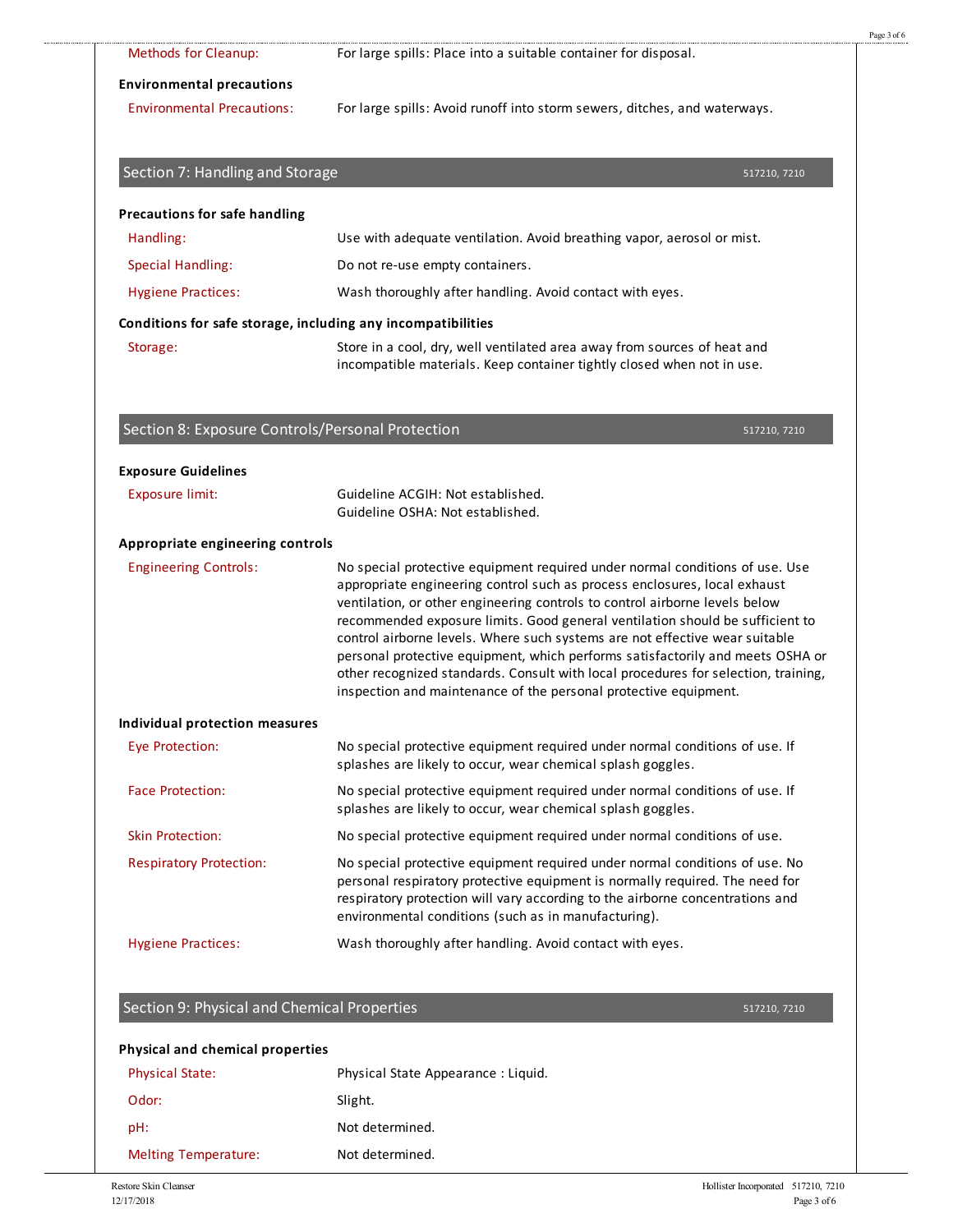| <b>Boiling Temperature:</b>                              | Not determined.                                           |              |  |
|----------------------------------------------------------|-----------------------------------------------------------|--------------|--|
| <b>Flash Point:</b>                                      | >210 °F (>99°C)                                           |              |  |
| Ignition Temperature:                                    | Not determined.                                           |              |  |
| Lower Flammable Limit:                                   | Not determined.                                           |              |  |
| <b>Upper Flammable Limit:</b>                            | Not determined.                                           |              |  |
| <b>Decomposition Temperature:</b>                        | Not determined.                                           |              |  |
| Vapor Pressure:                                          | Not determined.                                           |              |  |
| <b>Vapor Density:</b>                                    | Not determined.                                           |              |  |
| Density:                                                 | Not determined.                                           |              |  |
| Solubility:                                              | Not determined.                                           |              |  |
| <b>Specific Gravity:</b>                                 | Not determined.                                           |              |  |
| <b>Evaporation Rate:</b>                                 | Not determined.                                           |              |  |
| <b>Percent Volatile:</b>                                 | Not determined.                                           |              |  |
| Viscosity:                                               | Not determined.                                           |              |  |
| <b>Odor Threshold:</b>                                   | Not determined.                                           |              |  |
| <b>Octanol Water Partition Coef:</b>                     | Not determined.                                           |              |  |
|                                                          |                                                           |              |  |
| Section 10: Stability and Reactivity                     |                                                           | 517210, 7210 |  |
| <b>Reactivity:</b>                                       |                                                           |              |  |
| <b>Chemical Stability:</b><br><b>Chemical Stability:</b> |                                                           |              |  |
|                                                          | Stable under recommended handling and storage conditions. |              |  |
| Possibility of hazardous reactions:                      |                                                           |              |  |
| Hazardous Polymerization:                                | Hazardous polymerization does not occur.                  |              |  |

#### **Conditions To Avoid:**

.......................

Conditions To Avoid: Heat, flames, ignition sources, and sparks. Incompatible materials.

**Incompatible Materials:**

Hazardous Decomposition Products: Thermal decomposition can lead to release irritant fumes and toxic gases.

|  |  | Section 11: Toxicological Information |
|--|--|---------------------------------------|
|  |  |                                       |

#### **Toxicological Information:**

| Product:                         |                                                                                 |
|----------------------------------|---------------------------------------------------------------------------------|
| Route of Exposure:               | Eyes. Skin. Inhalation. Ingestion.                                              |
| <b>Target Organ Data:</b>        | Eyes. Skin. Respiratory system. Digestive system.                               |
| <b>Acute Inhalation Effects:</b> | Prolonged or excessive inhalation may cause respiratory tract irritation.       |
| <b>Acute Skin Effects:</b>       | May cause irritation.                                                           |
| <b>Acute Ingestion Effects:</b>  | Ingestion can cause gastrointestinal irritation, nausea, vomiting and diarrhea. |
| Acute Eye Effects:               | May cause irritation.                                                           |
| 2-phenoxyethanol:                |                                                                                 |
| <b>Ingestion Toxicity:</b>       | Oral LD50 Rat 1,386 - 2,563 mg/Kg (OECD SIDS)                                   |

517210, 7210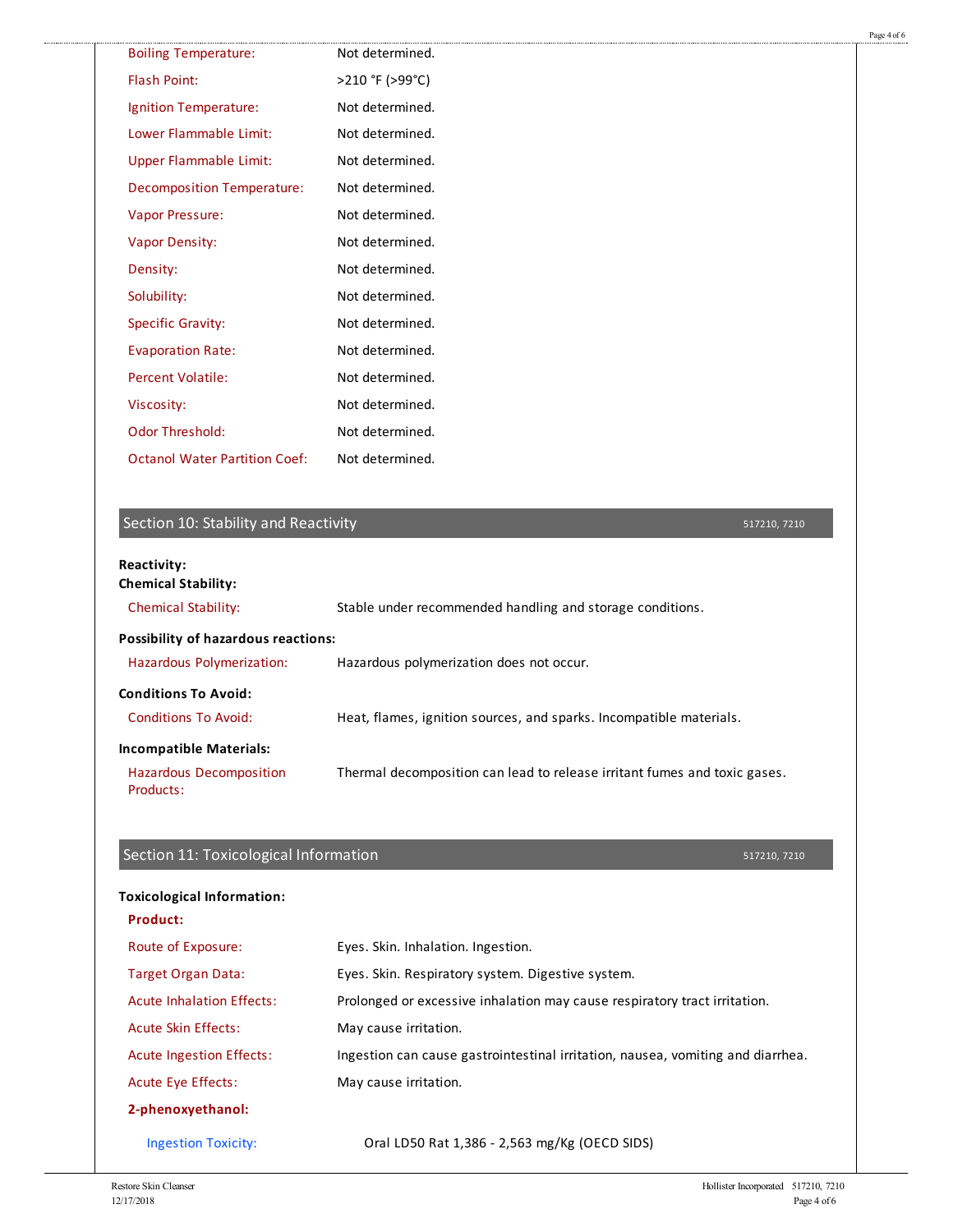| Section 12: Ecological Information         | 517210, 7210                                                                                                                                                                                            |
|--------------------------------------------|---------------------------------------------------------------------------------------------------------------------------------------------------------------------------------------------------------|
| Ecotoxicity:                               |                                                                                                                                                                                                         |
| Product:                                   |                                                                                                                                                                                                         |
| Ecotoxicity:                               | No environmental information found for this product.                                                                                                                                                    |
| Persistence and degradability:<br>Product: |                                                                                                                                                                                                         |
| <b>Environmental Fate:</b>                 | No environmental information found for this product.                                                                                                                                                    |
| Section 13: Disposal Considerations        | 517210, 7210                                                                                                                                                                                            |
| <b>Description of waste:</b>               |                                                                                                                                                                                                         |
| <b>Waste Disposal:</b>                     | Dispose of in accordance with Local, State, Federal and Provincial regulations.                                                                                                                         |
|                                            |                                                                                                                                                                                                         |
| Section 14: Transport Information          | 517210, 7210                                                                                                                                                                                            |
| <b>DOT Shipping Name:</b>                  | Not applicable                                                                                                                                                                                          |
| <b>DOT UN Number:</b>                      | Not applicable                                                                                                                                                                                          |
| Notes from Section 14:                     | Not considered as dangerous good for shipping.                                                                                                                                                          |
|                                            |                                                                                                                                                                                                         |
| Section 15: Regulatory Information         |                                                                                                                                                                                                         |
|                                            | 517210, 7210<br>Safety, health and environmental regulations specific for the product:                                                                                                                  |
| <b>Regulatory - Product Based:</b>         |                                                                                                                                                                                                         |
| <b>California PROP 65:</b>                 |                                                                                                                                                                                                         |
|                                            | The following statement(s) are provided under the California Safe Drinking Water<br>and Toxic Enforcement Act of 1986 (Proposition 65):, This product does not contain<br>any Proposition 65 chemicals. |
| SARA:                                      |                                                                                                                                                                                                         |
|                                            | This product does not contain any chemicals which are subject to the reporting<br>requirements of the Superfund Amendments and Reauthorization Act of 1986<br>(SARA) Title III (40CFR, Part 372).       |
| Canada WHMIS:                              | Controlled - Class: D2B Toxic                                                                                                                                                                           |
| <b>Regulatory - Ingredient Based:</b>      |                                                                                                                                                                                                         |
| <b>Citric Acid:</b>                        |                                                                                                                                                                                                         |
| Canada DSL:                                | Listed                                                                                                                                                                                                  |
| <b>TSCA Inventory Status:</b>              | Listed                                                                                                                                                                                                  |
| <b>EC Number:</b>                          | 201-069-1                                                                                                                                                                                               |
| 2-phenoxyethanol:                          |                                                                                                                                                                                                         |

Page 5 of 6